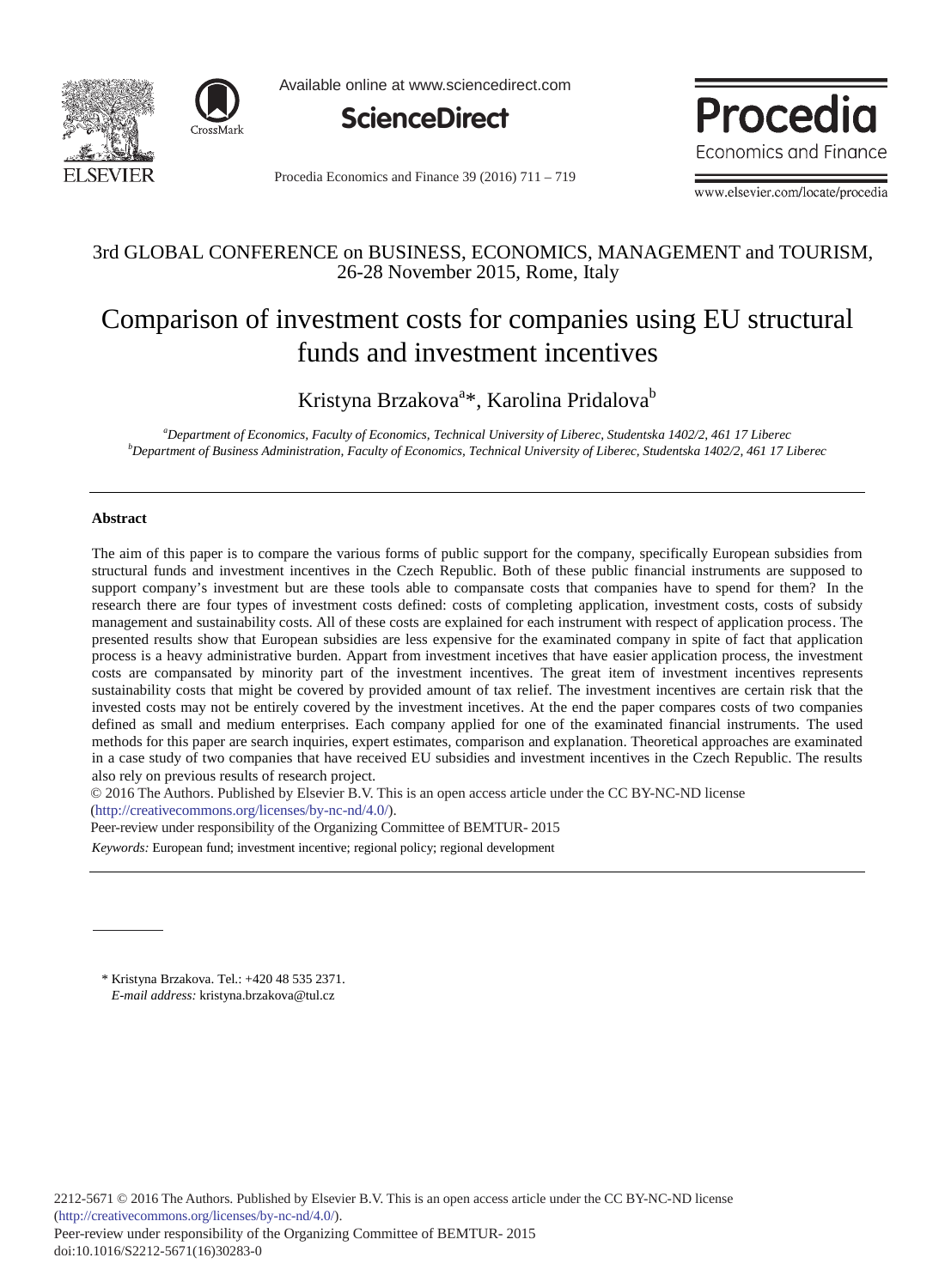# **1. Introduction**

Subsidies from European Structural and Investment Funds (ESIF) and investment incentives are an indispensable form of financial support for small, medium-sized and large companies in the market. Both forms of aid attempt to make it easier for companies to handle the tough competitive environment, to motivate companies to grow and to strengthen the region in which the company operates, or to which investment incentives have been trying to attract companies. The purpose of both forms of support from the provider is to bring about a positive effect on the region and companies. Nonetheless, the use of particular forms of support can also result in related costs for companies. A company's costs may consist mainly of costs for preparation of applications for aid, realisation of investments and costs related to compliance with the provider's set conditions until the aid provision period ends (in the case of incentives) or until the sustainability of the project ends (in the case of EU subsidies). If a company decides to apply for any of the specified types of financial support, the company must first prepare an application, including required accompanying documents. In this respect, the requirements for preparation for both types of support vary, depending on the scope of the application and the complexity of its processing. Differences can also be found in the likelihood of application approval. Based on a specific example, this Article will explain and outline how company's costs for investment incentives and costs for subsidies from ESIF differ.

The first research part defines individual types of financial support for companies and briefly summarises the requirements and conditions that companies must fulfil when submitting applications. It also characterises the Northeast Region, from which the companies selected for the case study originate. The second part will briefly introduce the particular companies and focus on their costs. It will define costs from the point of view of EU subsidies and from the point of view of investment incentives and will compare companies' costs for obtaining and keeping individual financial support using an example of an already realised project. The individual costs are referred to depending on the phase of realisation of the investment project for which the investment incentive or ESIF subsidy is to be obtained. The final part summarises the results determined in the case studies and points out which public support brings the investor higher costs related to the realisation of the supported investments.

# **2. Methods**

The first phase of the research involved a detailed analysis of legislative documents resolving the issues of investment incentives in the Czech Republic and European legal documents related to ESIF and subsidy programmes in the Czech Republic. From those documents, relevant data has been selected along with information to be used for further research. The source of the conclusions used in the introduction comprises the results of previous research within the scope of the entire project. Research of literature and realised projects has been used to define various types of costs related to individual types of financial support. The source of data for the research has been information from market research conducted by expert companies providing advice regarding subsidies. Information about offers of services and prices was used. A comparative method was used to assess both forms of financial support, and a descriptive method was used to formulate conclusions regarding the comparison. In the second phase of the research, the focus was on a specific case of a realised investment incentive, which was compared with a realised project financed from ESIF, from the point of view of incurred expenses for application preparation, the particular investments into material fixed assets, costs for subsidy management and sustainability costs. Within this phase, the method of expert estimation was used, based on market research, in relation to calculation of costs for both cases. The sources of the data were the particular companies' financial statements. In conclusion, both types of financial support are compared from the point of view of their financial costs for the company.

# **3. Theoretical Approaches**

#### *3.1. Characteristics of the Northeast Region*

For the purposes of this article, case studies were carried out in companies that have received investment incentives and EU subsidies in the Northeast cohesion region. The Northeast cohesion region includes the Liberec, Hradec Kralove and Pardubice regions. This is the third largest cohesion region in the Czech Republic and covers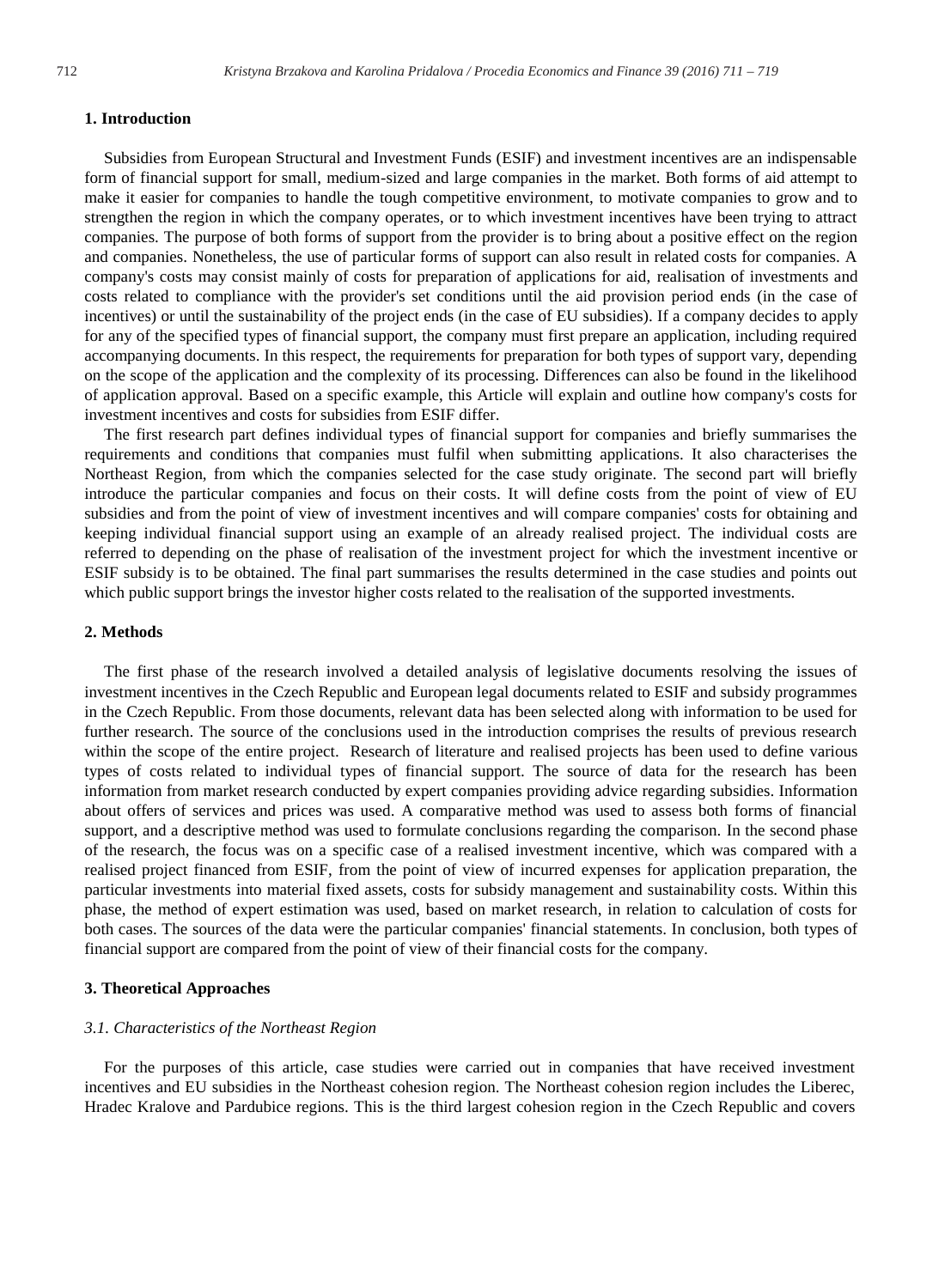2014). These values show the significance of support in the region for development of companies located there.

around 15.5% of the country's territory. The Northeast Region generates 81.8% of GDP (national average). The monitored region is focused on industry, previously mostly involving the glass and textile industries. The industrial character of the region is also reflected in the composition of companies with more than 100 employees, 98% of which are focused on the processing industry. The education level of the economically active population is 36% without a secondary school diploma and 33% with a secondary school diploma (Czech Statistical Office, 2014). A total of 37% of the economically active inhabitants are employed in the processing industry (Czech Statistical Office,

#### *3.2. Investment Incentives*

Investment incentives can be defined in many ways, but the definitions differ in the broadness of the explanation of the term. In the Czech Republic's conditions, the investment incentives are best highlighted by Srholec (2004), who explains them as a measurable value provided to specific companies or groups of companies, so that they behave a certain way. UNCTAD divides investment incentives into three types: fiscal, financial and others. Fiscal types can include incentives such as tax holidays or reduced tax rates. Financial incentives include direct grants or loans at concessionary rates. The group of other incentives includes subsidized infrastructure or service, market preferences and regulatory concessions (UNCTAD, 2014). All of the types of the mentioned investment incentives are known to exist in the Czech Republic's conditions. The most common type of investment incentive is a tax discount calculated as eligible costs in the form of two annual wages in relation to the number of newly created jobs or amounts invested into fixed assets. Based on the two eligible types of costs specified above, the recipient of the investment incentive may decide which investment incentive will be more worthwhile. It is also possible to obtain an investment incentive as a subsidy for job creation or a contribution for employee retraining. However, that type of investment incentive shall be valid only for regions with higher unemployment than the national average. In the case of the Northeast Region, this type of investment incentive is not applicable, because it does not fall within the defined region, and investors can only apply for an income tax discount as an investment incentive (Czechinvest, 2014).

Act No. 72/2000 Coll., on investment incentives, as amended, defines an applicant for an investment incentive as a domestic or foreign business operator planning to make an environmentally beneficial investment in the Czech Republic (the Act, 2015). A business operator may apply for investment incentives without limitation, and if the business operator fulfils the general conditions, this increases the operator's chances of being promised an investment incentive. The application process is not complicated, and if there are missing documents or if there are any other uncertainties, the applicant can be asked to add them during the approval process, without the need for the application to be rejected (Brzakova, Pridalova, 2015). A factor associated with investment incentives is that general conditions must be fulfilled that exactly define the amount of the investment and the number of created jobs (investment output). However, both conditions are difficult for small and medium-sized enterprises to fulfil. The law also defines an area, which within the scope of investment incentives is supported, which results in the selection of applications from other unsupported sectors (the Act, 2015).

#### *3.3. Subsidies from ESIF*

European Structural and Investment Funds (ESIF) are basic instruments of EU policy for achieving the EU's objectives. The main objectives of the ESIF include supporting business development and supporting business innovation initiatives via the European Regional Development Fund (European Union, 2012). The ESIF provide subsidy aid to member states and their regions based on their economic situation, mainly based on the particular region's GDP. The EU defines subsidies as "any aid granted by the State or through State resources in any form whatsoever" based on Rubini's analysis (Rubini, 2010). The author further defines subsidies more specifically as a financial benefit to recipients of aid from any EU fund. This financial advantage is provided to selected recipients in the form of non-returnable loans with a certain scope. The amount of a subsidy varies depending on the characteristics of the recipient and those of the project. The applicant plans the amount of the project budget in the project application and the amount of the subsidy is then determined based on a percentage from the applicant's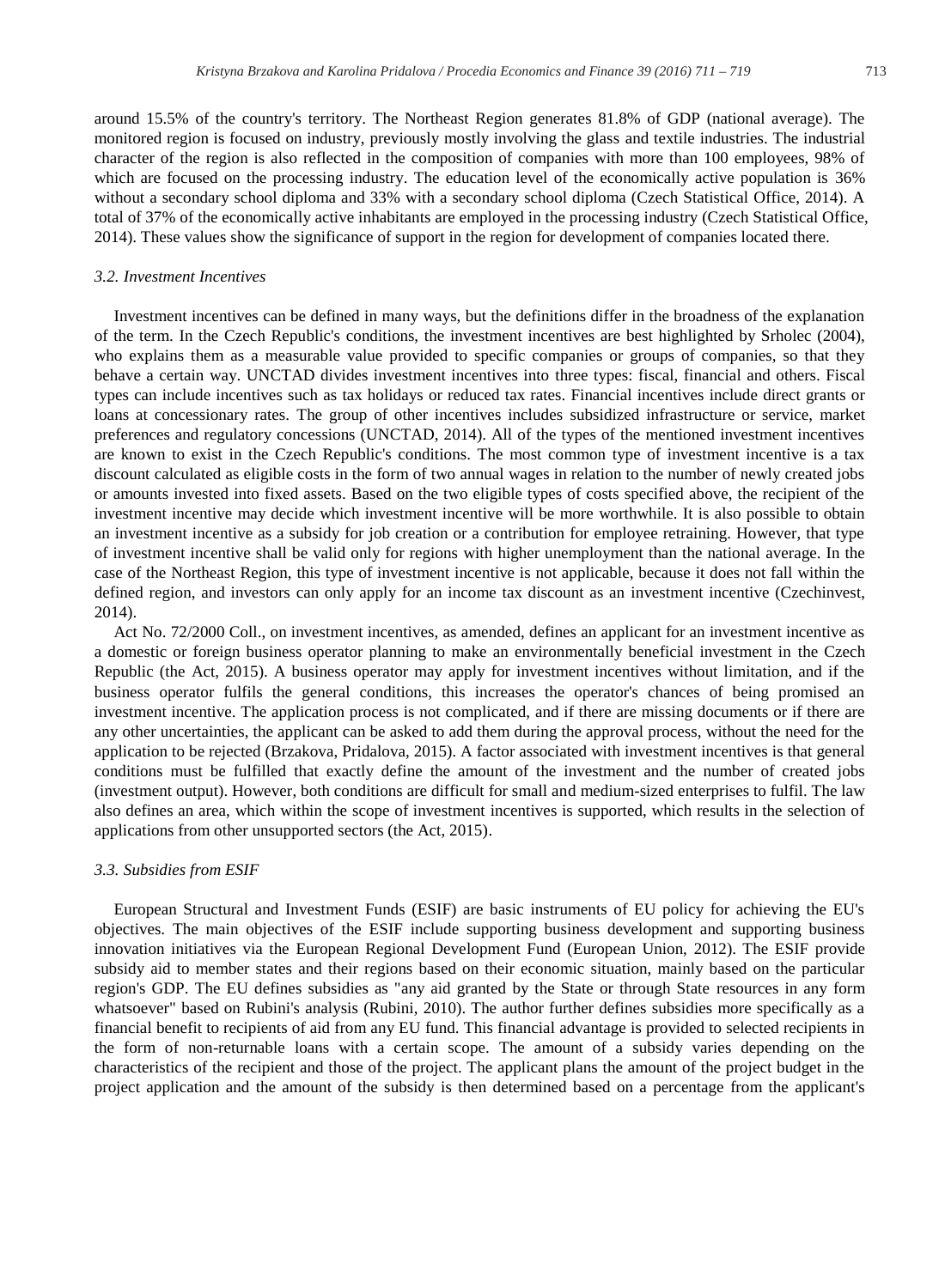budget. The recipient receives the grant either ex-ante or ex-post, depending on the amounts of incurred costs (Regional Council, 2014).

Each applicant must fulfil the conditions of the operational programmes and individual calls for submissions. A qualified applicant must be headquartered in the Czech Republic and must be responsible alone for the implementation of the project. An applicant's eligibility, depending on their legal form, is determined by individual calls for submissions; in general applications may be submitted by SMEs, regional authorities, municipalities, regional administrative units, NGOs, associations and organisations comprising individuals and legal entities (Regional Council, 2014).

Based on individual calls for submission, it is necessary to create a project application, which must contain a specific description of individual sub-activities, the sources of activities and investment output. The project application must also be accompanied by a large number of additional documents, which identify the applicant and document the applicant's interest. In total, it is necessary to include around 40 annexes, but they are not all mandatory for every applicant. Required and important documents include proof of legal form, evaluation of the applicant's financial health, a detailed budget, a study of economic evaluation of the project, construction documentation, proof of ownership rights, the impact of the project on the environment, proof of partnership in the project, etc. (Regional Council, Annexe No. 2, 2014). Preparation of an application is a very complex process and requires thorough and time demanding preparation of all of the required documents. Even so, applicants have no certainty that they will receive the requested grant. The outcome of the efforts made in preparation of the application is very uncertain.

# **4. Results**

#### *4.1. Investment Incentives*

The process of applying for an investment incentive requires submission of required documents and fulfilment of general conditions based on the set amount of the investment in a certain sector and specification of output in the form of the number of jobs created. Although it may seem that the investment incentive application process is not as complicated as for EU grants, the initial selection of applications occurs already under the mentioned general conditions. Based on the type of region, the investment amount must not be less than CZK 50 million, and the company is also required to create a certain number of jobs as required outputs. The minimum amount of the required investment depends on the type of sector and the region where the investment will be made. There are also defined areas that are supported by the investment incentive: the processing industry, technological centres, strategic service centres and share service centres etc. For some companies, mainly SMEs, it is very difficult to fulfil such set conditions (the Act, 2015).

The costs that a company may incur during the process of applying for, realising and maintaining investments may be divided as follows for investment incentives:

1. Costs for application preparation – If a company decides to apply for an investment incentive, it may complete the necessary documents itself, or engage an advisory firm. If the applicant decides to submit an application alone, the applicant will hardly incur any costs, other than administrative costs for verifying necessary documents. However, if the applicant decides to use advisory firms' services, the company shall incur costs for preparing the application. The amounts of such costs differ greatly depending on the scope of used services from advisory firms. These costs are therefore difficult to calculate.

2. De facto investment amount – this is the investment amount that the applicant plans to invest into property and machine equipment for the particular investment activity. The minimum amount of investment depends on the type of the region and the supported sector already in the general conditions of the investment incentive.

3. Sustainable costs – the law specifies the period during which the recipient of an investment incentive must maintain property and the jobs created with the help of the investment incentive. The recipient incurs these costs during the period of drawing the investment incentive, but for at least 5 years. During that period, the recipient incurs costs related to investment sustaining. So such type of costs is also figured into costs connected with the investment incentive.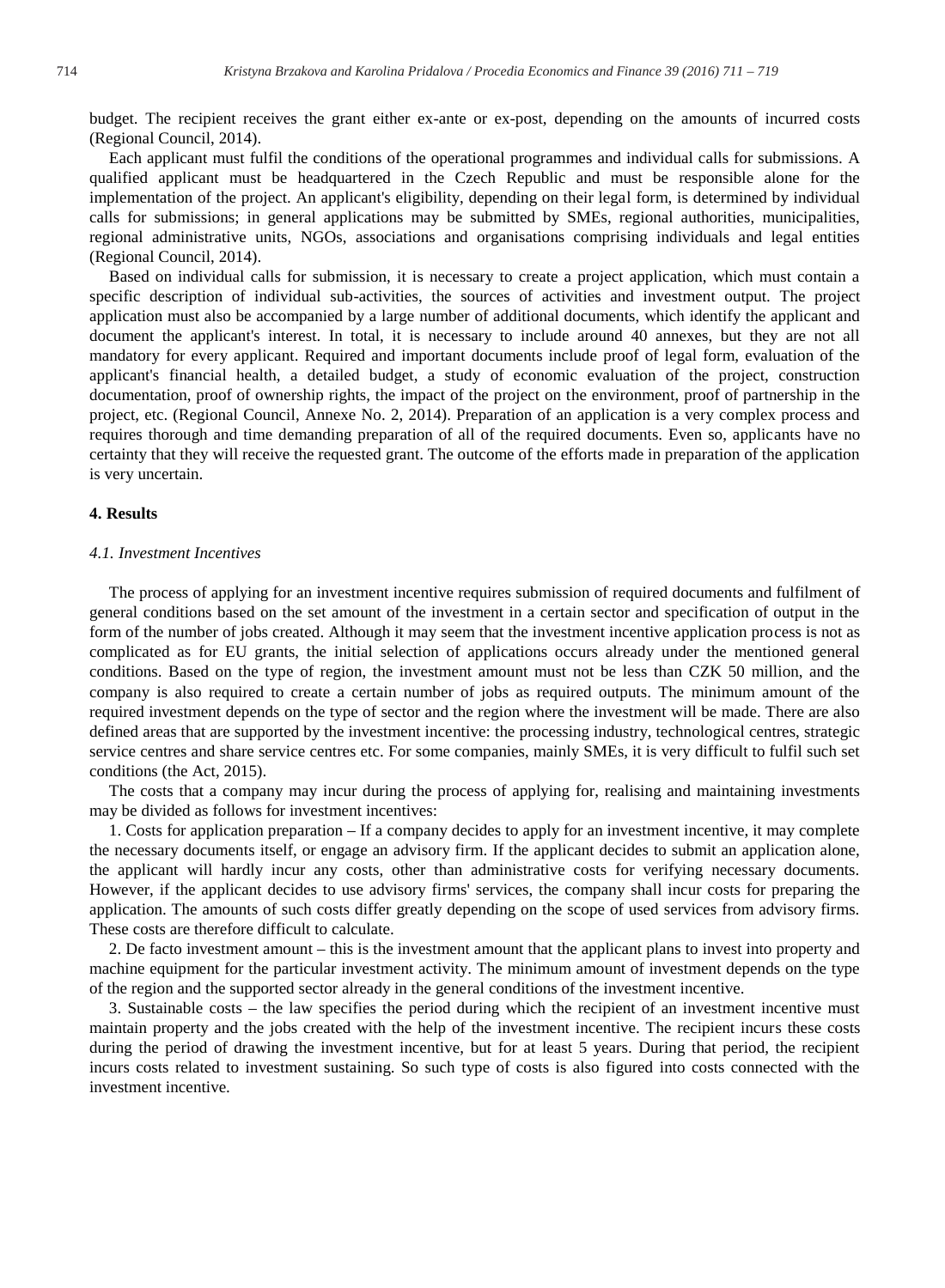Case study - Investment incentive

The previous part of this document defined the basic costs that companies can incur if an investment incentive is obtained. This part will identify the costs calculated for the specific company, labelled as a small or medium-sized enterprise that obtained the investment incentive. Table 1 specified below includes key information about a company, which during 2007–2013 carried out an investment activity in the Northeast Region and received an investment incentive.

| Table 1: Identification of the Selected Company – Investment Incentives |                                  |  |
|-------------------------------------------------------------------------|----------------------------------|--|
| Line of business                                                        | Rubber and plastic               |  |
| Number of employees                                                     | 231                              |  |
| Registered office                                                       | Pardubice Region                 |  |
| Incentives received for                                                 | Production facility construction |  |
| Investment amount                                                       | $CZ$ 162.15 million              |  |
| Number of jobs created                                                  | 40                               |  |
| Date of decision regarding                                              | January 2008                     |  |

Source: Annual reports (2010), CzechInvest (2015). Author's own preparation.

The analysis of the investment costs was carried out at a company that received an investment incentive for reconstruction of the production facility. The reconstruction was completed in 2010, and its operation was commenced at the end of 2010 (Annual report, 2010). The company with around 231 employees is categorised among SMEs. The total amount of planned investments was CZK 162.15 million with 40 newly created jobs. Since the investment incentive was promised in 2008, it is governed by Act No. 72/2000 Coll., on investment incentives, in the wording at the time. This means that a tax discount may be applied for a maximum of 5 years (Chamber of Commerce, 2011).

Table 2 shows the amount of the investment incentive and the size of the sustainable costs for the planned 40 new jobs. Since the company can choose whether to select eligible costs in the form of two-year wages or investments into fixed assets, Table 2 displays both types of eligible costs.

| Table 2: Amounts of eligible cost and costs for maintaining an investment incentive (in CZK) |                         |                                                                         |                                      |  |
|----------------------------------------------------------------------------------------------|-------------------------|-------------------------------------------------------------------------|--------------------------------------|--|
|                                                                                              | Applicant's expectation | Investments into<br>intangible fixed assets                             | Costs for maintaining<br>investments |  |
|                                                                                              |                         | (*At least 50 % of<br>investment has to be.<br>invested in fixed asset) |                                      |  |
| Planned gross monthly wage                                                                   | 26,000                  |                                                                         | 26,000                               |  |
| Planned gross monthly wage                                                                   | 26,000                  |                                                                         | 26,000                               |  |
| Planned gross yearly wage                                                                    | 312,000                 |                                                                         | 312,000                              |  |
| Planned gross two-year wage                                                                  | 624,000                 |                                                                         |                                      |  |
| Planned number of staff                                                                      | 40                      |                                                                         | 40                                   |  |
| Costs appropriate for support                                                                | 24,960,000              | 81,075,000                                                              | 12,480,000                           |  |
| Level of public support $(in %)$                                                             | 37.50                   | 37.50                                                                   |                                      |  |
| Value of public support                                                                      | 9,360,000               | 30,403,125                                                              | 62,400,000                           |  |

Source: CzechInvest, 2015. Author's own preparation.

Table 2 presents the amount of eligible costs in the form of two-year wages for the planned 40 employees. It is clear from Table 2 that it is worthwhile for the company to realise the investment incentive calculated from costs into tangible fixed assets, which amounts to CZK 30.4 million. The total costs in the amount of CZK 162.15 million will be increased by the costs that the company must incur for the wages of 40 employees for a five-year period,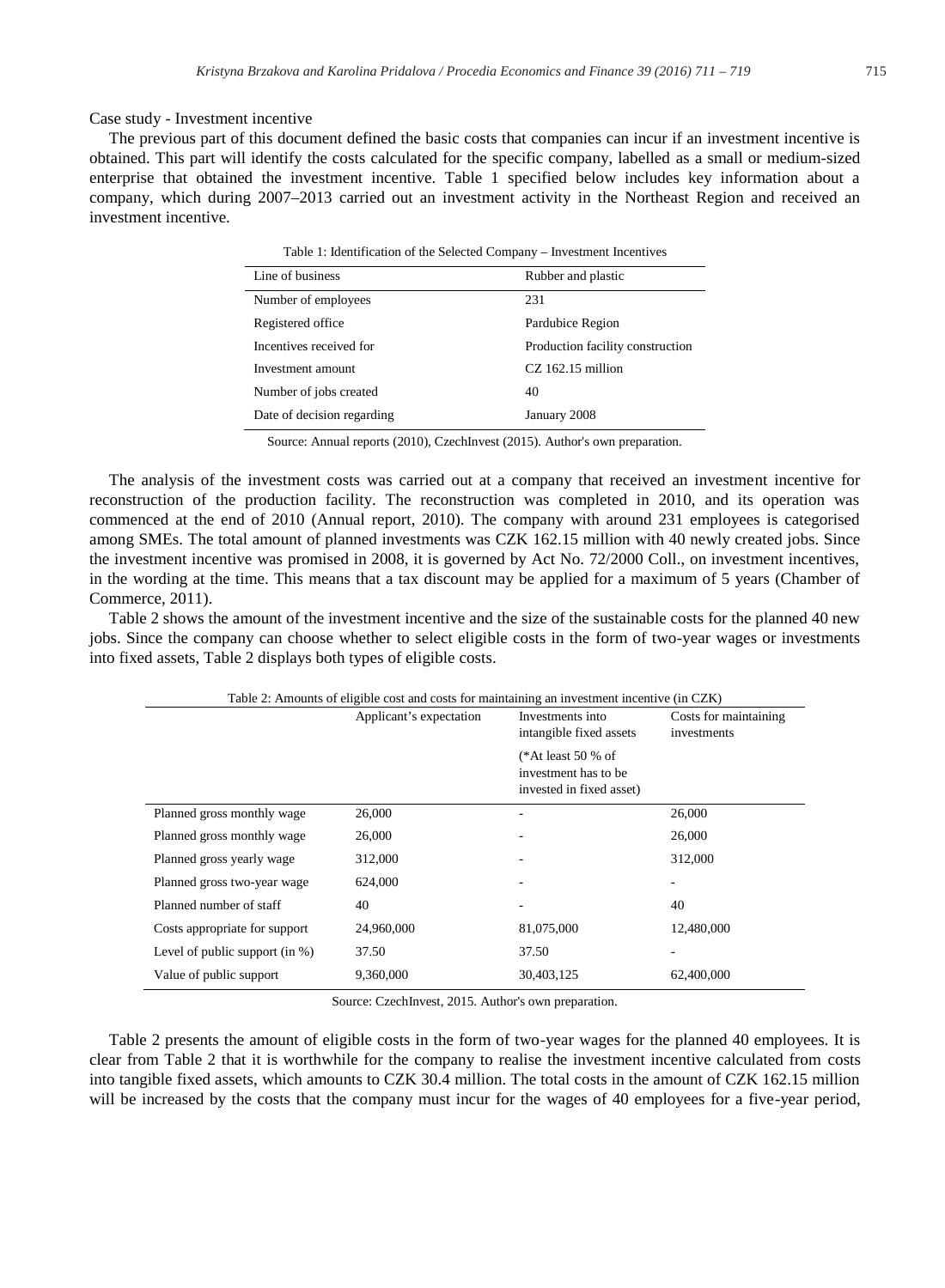meaning CZK 62.4 million. The total amount of investments before subtraction of the investment incentive in the amount of CZK 30.4 million is CZK 224.55 million. The amount does not include costs that the company incurred for obtaining the investment incentive, since it has not been possible to calculate their exact amount. Following subtraction of the tax discount of CZK 30.4 million the amount of total investments on the investor's side is CZK 194.15 million. For a better comparison with EU grants, this amount is expressed in percentages from the originally planned investment amount (CZK 162.15 million). The costs that the company incurred for the investment activity with the realised investment incentive amounted to 120 % of the planned investment.

#### *4.2. Company's costs for grants from ESIF*

Avoid hyphenation at the end of a line. Symbols denoting vectors and matrices should be indicated in bold type. Scalar variable names should normally be expressed using italics. Weights and measures should be expressed in SI units. All non-standard abbreviations or symbols must be defined when first mentioned, or a glossary provided.

The amount of mentioned preparation time and the demands on applicants cost each company time and with it financial expenses, mainly for a qualified employee involved in preparation of the application. Before the preparation of the application itself, it is necessary to become familiar with and study the operational programme in detail along with the call in which the company wants to submit the project application. Before or during the preparation of the project application, it is recommended to carry out a personal consultation with the manager of the particular operational programme and call for submissions, who serves as an advisory representative and is responsible for evaluating applications after they are submitted. That meeting can enable the company to avoid errors in the project application, which could lead to overall rejection of the application.

Another option for companies is the use of specialised advisory companies involved in grants and processing of custom project applications. The fees for the use of advisory firms' services are derived from the scope of services that the applicant orders. These fees are considered costs for the grant, meaning for its obtaining and maintaining. The research has defined the types of costs that can arise:

1. Application preparation costs – project planning, familiarisation with documents/calls, drafting applications, consultations with providers, preparation of budgets, CBA analysis, finalisation, application submission.

2. Grant/project management – during the realisation of the project, preparation of monitoring reports and requests for payment, including the final accounts of the grant.

3. De facto investments into tangible fixed assets – the investment aim of the project, the company's initial investment with reimbursement of costs for investments at the rate of 50% of the grant. If the project is a noninvestment project, such as for employee training (de-facto investment into tangible fixed assets 0.00; grant amount 25–100% of costs).

4. Sustainability costs – related to the operation of generated output or purchased products in the project, during the period after project completion; the requirement is governed by the conditions of individual programmes and calls for submission (e.g. the use of a purchased machine in operation for 3 years from project completion).

Such defined costs have been identified in the research of expert companies, and based on the research the amounts of costs were determined, which the expert firm will claim for rendered services.

1. Application preparation – between CZK 50,000 and 190,000 depending on the complexity of the project and the demands of preparing the project application (including annexes); the budget amount; the OP; etc.

2. Grant management – 1–10% of the investment amount or project budget; grant management refers to fullservice grant paperwork, including the preparation of the initial application and all the requests for payment that follow.

3. Investments – cannot be specified, vary depending on the project requirements, grant applicant, OP or call.

4. Sustainability costs – cannot be specified, vary depending on the conditions of the OP and the call.

A project application prepared by an expert company often provides an assurance of fulfilment of basic criteria for selection and approval of the project and eases the lengthy burden for an applicant due to the number of documents related to the programme.

#### Case study – ESIF grant

For the case study, a company was selected which realised an Enterprise and Innovation OP project under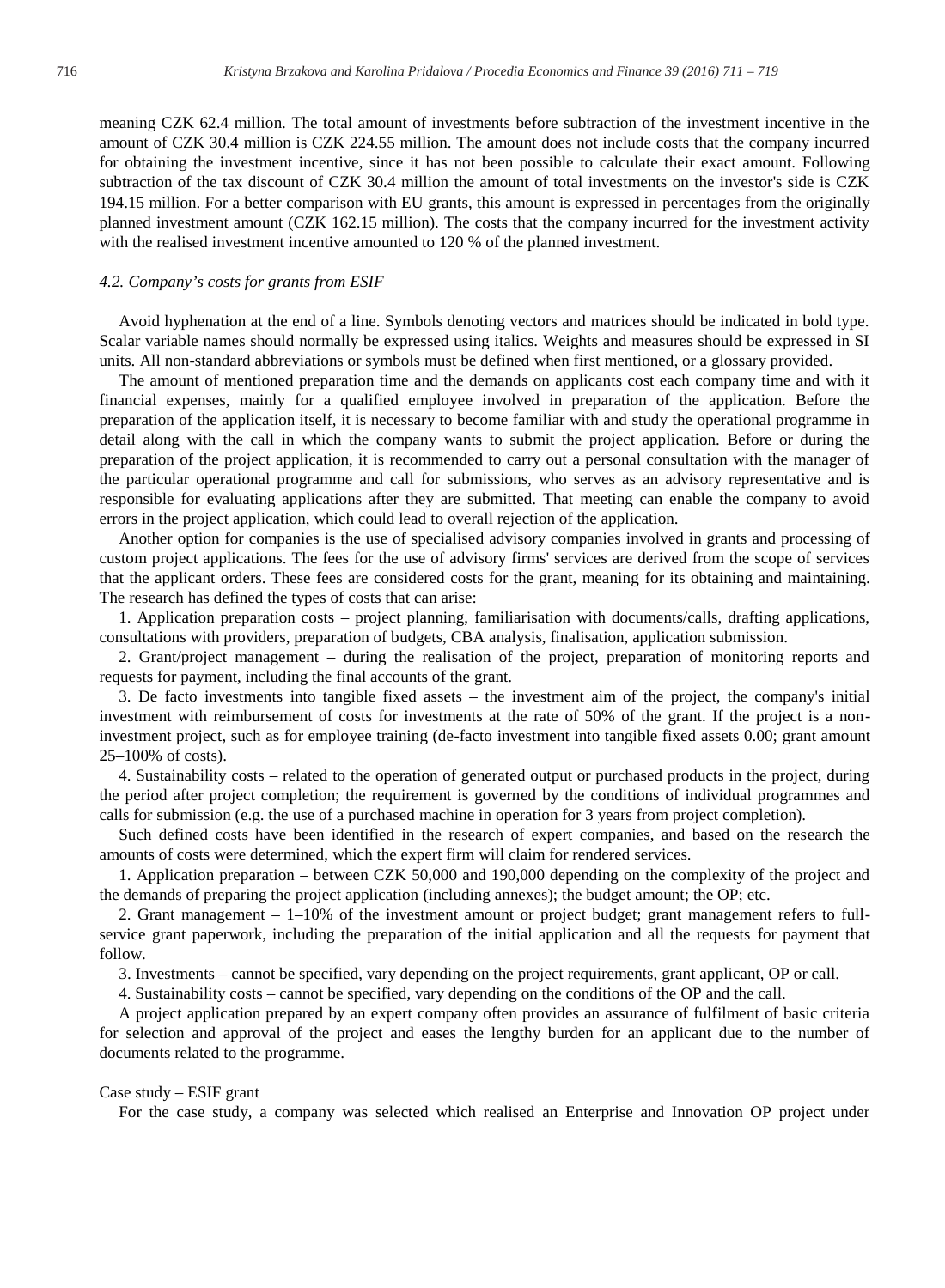priority axis Development that is the closest in type and focus to the focus of the selected company and the investment incentive. The identification details can be found in Table 3. This company was selected due to the need for appropriate comparison with the company that acquired the investment incentive. In both cases, it is a company identified as an SME, from the Northeast Region, which received a grant or investment incentive during 2007–2013.

| Table 3: Identification of selected company – grant from ESIF (in CZK) |                                                                    |  |
|------------------------------------------------------------------------|--------------------------------------------------------------------|--|
| Line of business                                                       | Production of oils and lubricants                                  |  |
| Number of employees                                                    | 87                                                                 |  |
| Registered office                                                      | Liberec Region                                                     |  |
| Project name                                                           | Expansion of a technological foundation                            |  |
| Investment amount                                                      | CZK 40 million                                                     |  |
| Date of signing of grant decision                                      | 05/06/2011                                                         |  |
| Date of payout of grant                                                | 24/08/2012                                                         |  |
| Grant programme                                                        | Enterprise and Innovation OP (OPPI),<br>axis Development, call III |  |

Source: CzechInvest (2015-2), Author's own preparation.

Table 4 provides information about individual costs for the selected company during realisation of the grant from OPPI Development.

| Table 4: Company's costs when using the grant from OPPI Development (in CZK) |                                        |  |
|------------------------------------------------------------------------------|----------------------------------------|--|
| Costs for investments (-)                                                    | CZK 40 million                         |  |
| Costs for application preparation (-)                                        | 90 thousand                            |  |
| Costs for grant management $(14$ months) $(-)$                               | $14 \times 10$ thousand = 140 thousand |  |
| Sustainability costs (-)                                                     | cannot be calculated                   |  |
| Grant $(+)$                                                                  | CZK 20 million                         |  |
| Total project costs                                                          | 20,230,000                             |  |
| Total project costs from investment (%)                                      | 50.6%                                  |  |

Source: Own preparation based on research.

The costs for project realisation were calculated by the company in the amount of CZK 40 million, which also represents the amount of eligible project costs. The grant from the Development programme reaches 50% of eligible costs. The total grant amount of CZK 20 million was paid following the end of the entire project, which lasted 14 months.

The costs for preparation of the project application have been expert-estimated at CZK 70,000, based on the demands associated with preparing the application and the documents enclosed to it, and the amount of the grant requested. The regular price for grant management ranges between CZK 5,000 and 10,000 per month during the entire project period. In view of the demands and the amount of the grant, the price has been estimated at the higher interval level.

The costs for sustainability in this case cannot be calculated, due to a lack of detailed information about project outputs and requirements for sustainability of the particular outputs. The costs for sustainability of the projects subsidised from ESIF are closely related to outputs and related to maintaining of the particular output for a specific period. In the case of investment projects, this can involve operating costs related to machine purchases, costs for the operation and maintenance of the created line, etc.

The total costs for realisation of the investment project from the OPPI Development programme have been estimated at CZK 20.23 million, which corresponds to 50.6% of the value of the planned investment.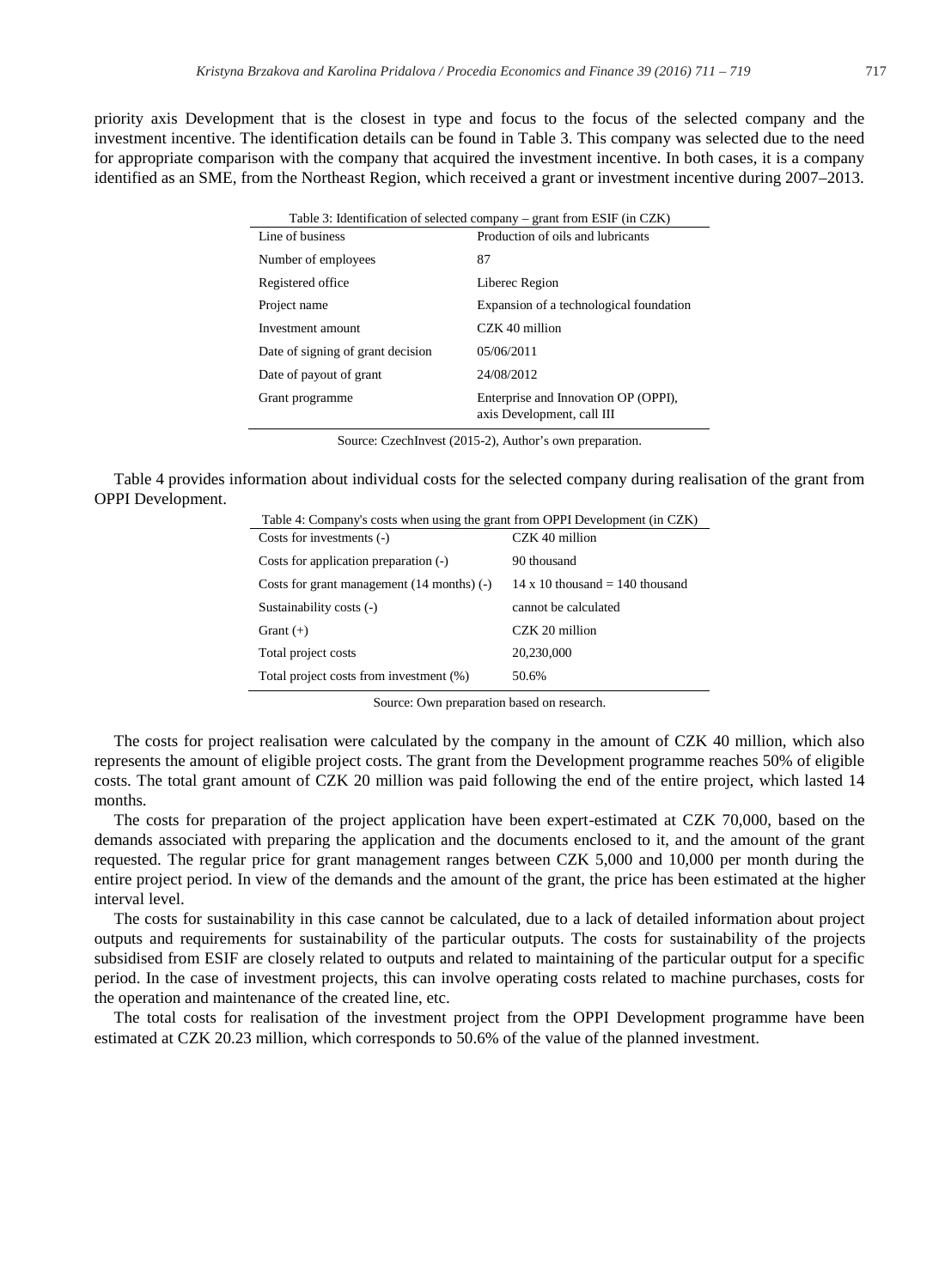# **5. Conclusion**

The aim of this article was to (i) determine the total costs that a company would have to incur to obtain and maintain investment incentives and grants from ESIF; (ii) compare these costs with each other; (iii) and provide a summary, which from the examined public support contributes to a greater extent to covering of investment costs. In view of the type of public support, the process of application submission and the set conditions, the costs were determined theoretically, and their subsequent proving and quantifying was carried out in the case studies of two companies, one of which received an investment incentive whereas the other one received a grant from ESIF. When searching for the companies that were used for the case studies, it was difficult to find a common denominator so that the companies would at least resemble each other to some extent. The main reason was that investment incentives, in terms of their general requirements, correspond rather to large investment projects; however, SMEs can also receive investment incentives. On the other hand, grants from ESIF are focused on SMEs. Therefore, those Northeast Region companies were selected which qualify as SMEs and received public support in the 2007–2013 programming period.

Costs are incurred early in the beginning, when the company decides whether to use an investment incentive or a grant from ESIF for the planned investment project. This can be attributed to the processes of submitting applications for both types of aid, which require extensive knowledge of the requirements for the particular type. From the applicant's point of view, the application submission process is much more complex for grants from ESIF, since it requires studying of many documents regarding individual OP and the calls in which the company wants to submit the application. In the case of applications for investment incentives, it is necessary for the applicant to fulfil the general conditions, which thanks to their narrow specifications in the corresponding law in relation to the required amount of investments, outputs (newly created jobs) and support for only certain sectors, appear selective in nature. However, the very process of applying for investment incentives is less complex. In both cases, companies can select whether they will submit applications themselves for specific public aid, which is a very time-demanding process, or whether they will submit them in cooperation with an advisory firm. Use of an advisory firm's services saves the company time and can also help avoid errors, which, mainly in the case of grants from ESIF, could result in rejection of the project. However, this incurs additional costs, which may increase depending on the level of the provided services. In the case of the examined company, which received an investment incentive, it was not possible to calculate that type of costs, because information was not available about whether or not the company had used an advisory firm. However, in the case of the ESIF grant, the examined company's costs were estimated at CZK 90,000.

Another type of identified costs is represented by costs for project/grant management. These are costs which arise based on the need for monitoring project realisation and ending. This type of costs was identified only in the case of the ESIF grant. In the monitored company, they amounted to CZK 140,000. These costs are not specified in respect of the investment incentive.

Another type of costs is the de-facto amount of the investment that the investor plans to invest. This amount is important, for example, for investment incentives, where a limit has been set for the minimum supported investment activity. The costs have been calculated for both companies: CZK 162.15 million and CZK 40 million for the investment incentive and the grant, respectively.

The last defined costs related to the monitored public support consist of costs for sustainability of investments. This type of costs cannot be avoided, since there is a legal requirement to create jobs for the duration of the investment incentive, but for at least five years. If this condition were not fulfilled, the supported company would have to return the investment incentive. These costs are also defined for grants. For the case studies, the costs for the investment incentive were figured at CZK 62.4 million, which corresponds to costs for wages for the newly created jobs over a period of five years. In the examined company, which received the grant, it was not possible to calculate the particular costs.

The overall costs for the investment incentive before subtraction of the investment incentive were calculated as CZK 224.55 million. The amount of the investment incentive corresponded to the value of CZK 30.4 million and was calculated from the amount spent for purchasing fixed assets. Following the subtraction of the investment incentive, the total costs are CZK 194.15 million and correspond to 120% of the value of the planned investment. For the ESIF grant, the total amount of investment was CZK 40 million. The grant amounted to half of the planned